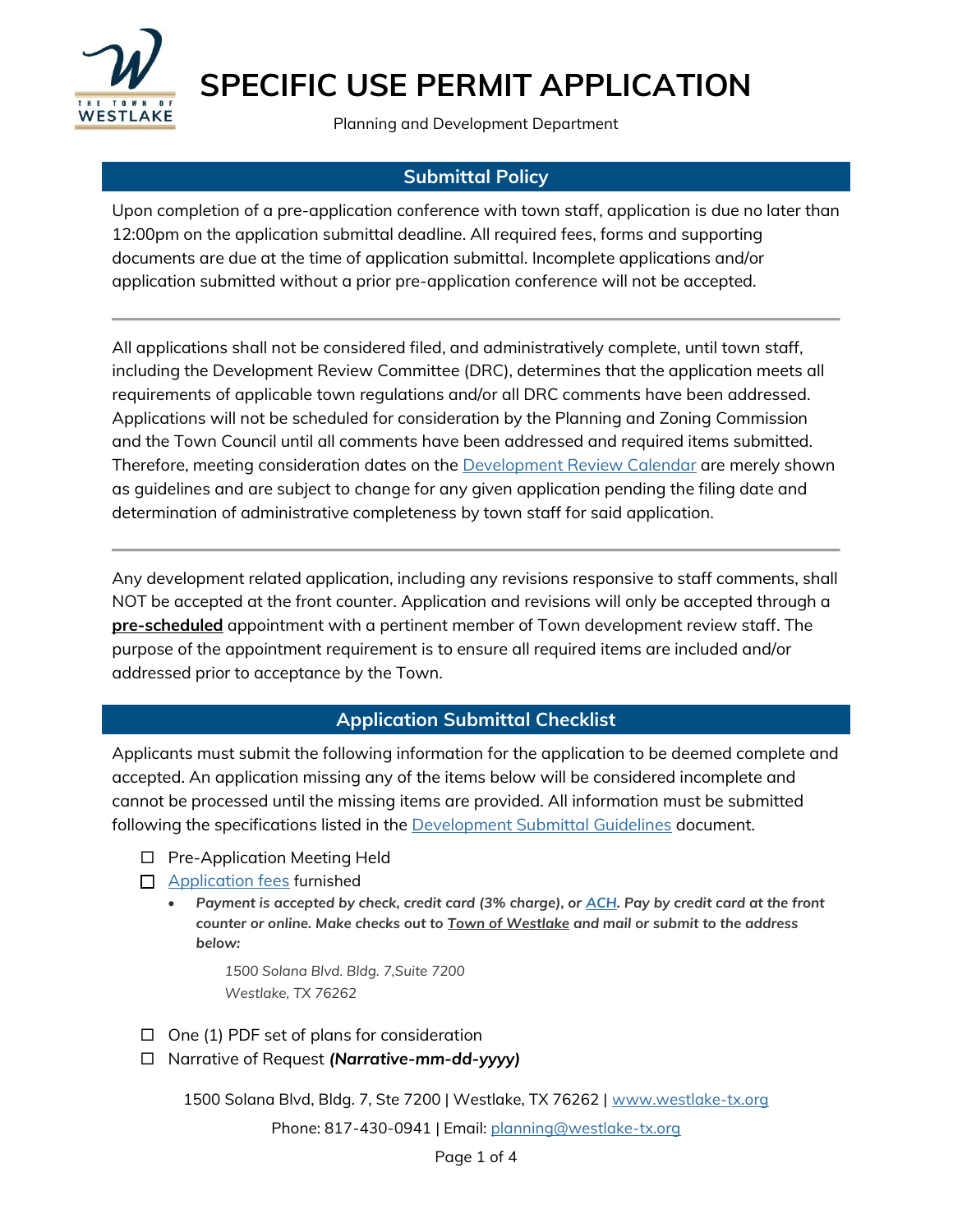

Planning and Development Department

| <b>** Town Staff Only **</b>                                                                               |                                                                               |                        |  |
|------------------------------------------------------------------------------------------------------------|-------------------------------------------------------------------------------|------------------------|--|
| <u>Item</u>                                                                                                | Date                                                                          | <b>Staff Signature</b> |  |
| Pre-Application Meeting:<br>□                                                                              |                                                                               |                        |  |
| <b>Application Submittal:</b><br>⊔                                                                         |                                                                               |                        |  |
| <b>Application Fees Furnished:</b><br>⊔                                                                    |                                                                               |                        |  |
| Application Accepted for Review:<br>□                                                                      |                                                                               |                        |  |
| Case Number: SUP-                                                                                          | <b>Total Fees:</b>                                                            |                        |  |
| <b>Description of Property</b>                                                                             |                                                                               |                        |  |
| Project Name:<br>(e.g., SUP for Condo, SUP for<br>private gates, SUP for batch<br>plant, etc)              |                                                                               |                        |  |
| Project Address:<br>(e.g., 1234 Westlake Pkwy)                                                             |                                                                               |                        |  |
| <b>Tax Parcel IDs:</b>                                                                                     |                                                                               |                        |  |
| <b>General Location:</b><br>(e.g., Northeast Corner of                                                     |                                                                               |                        |  |
| Westlake Pkwy and SH 114)<br><b>Subdivision Name:</b><br>(e.g., Entrada, Solana, Westlake<br>Corners, etc) | $Lot(s)$ :                                                                    | Block(s):              |  |
| Survey Name(s):                                                                                            | Abstract(s):                                                                  | Tract(s):              |  |
| <b>Development Statistics</b>                                                                              |                                                                               |                        |  |
| Current Zoning:<br>(Zoning Map)                                                                            | Proposed Zoning<br>(e.g. PD, O, R-1, R-2, etc)                                |                        |  |
| <b>Current Land Use:</b><br>(Land Use Map)                                                                 | Proposed Land Use:<br>(e.g. Single Family, Office, Mixed-Use,<br>Retail. etc) |                        |  |
| <b>Current Lots:</b>                                                                                       | Proposed Lots:                                                                |                        |  |
| Commercial (sf):                                                                                           | <b>Total Acres:</b>                                                           |                        |  |
|                                                                                                            |                                                                               |                        |  |

1500 Solana Blvd, Bldg. 7, Ste 7200 | Westlake, TX 76262 | [www.westlake-tx.org](http://www.westlake-tx.org/) Phone: 817-430-0941 | Email: [planning@westlake-tx.org](mailto:planning@westlake-tx.org)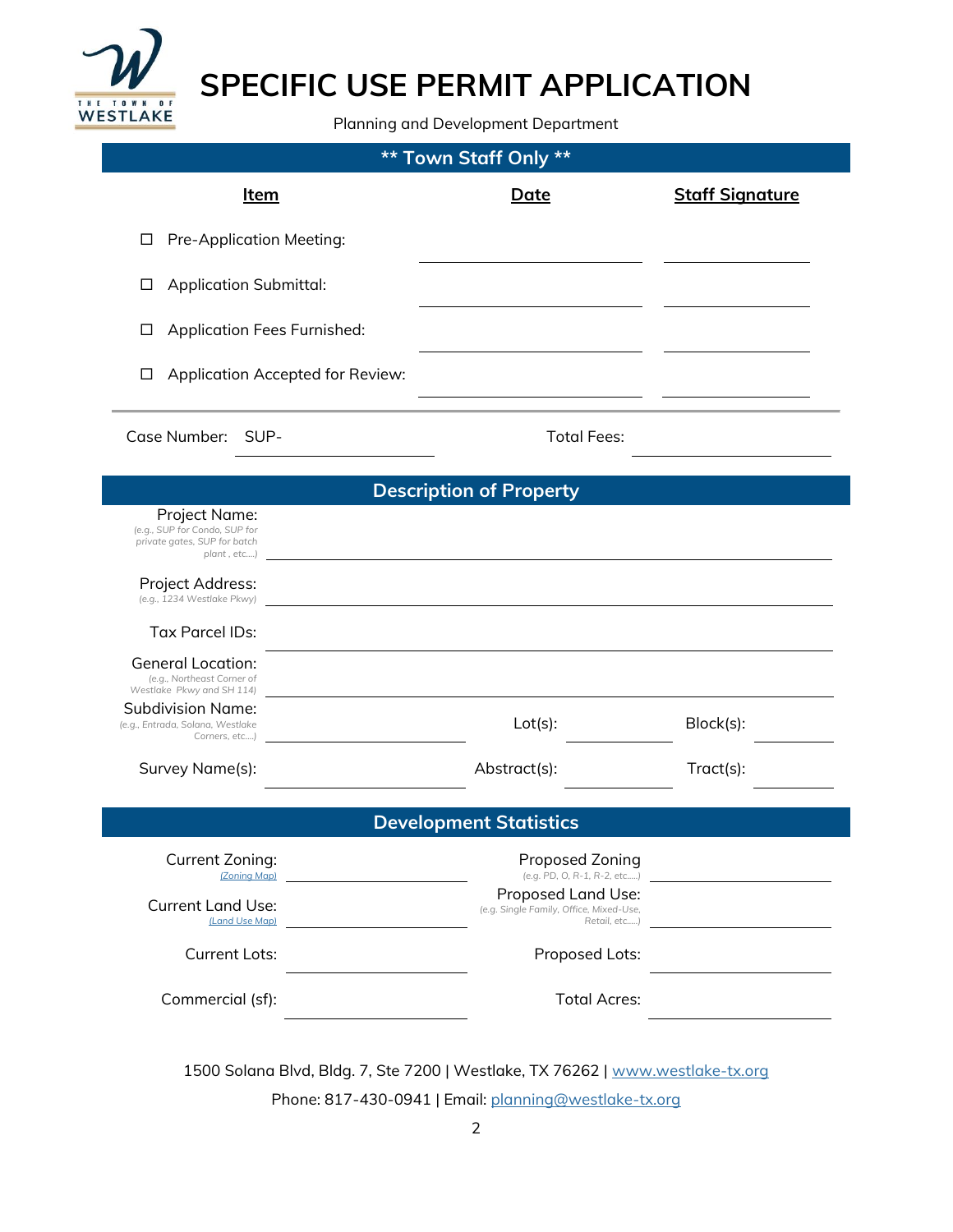

Planning and Development Department

| <b>Applicant/Developer Information</b> |                                                                                                                                                                                                                                                    |
|----------------------------------------|----------------------------------------------------------------------------------------------------------------------------------------------------------------------------------------------------------------------------------------------------|
| Company:                               | (e.g. Starbucks) <b>contract and the contract of the contract of the contract of the contract of the contract of the contract of the contract of the contract of the contract of the contract of the contract of the contract of</b>               |
| Contact:                               | (e.g. John Smith)                                                                                                                                                                                                                                  |
| Address:                               | (e.g. 123 Happy Lane) and the control of the control of the control of the control of the control of the control of the control of the control of the control of the control of the control of the control of the control of t                     |
| City, State, ZIP:                      | (e.g. Westlake, TX 76262)                                                                                                                                                                                                                          |
| Email:                                 | Phone:                                                                                                                                                                                                                                             |
|                                        | <b>Owner Information</b>                                                                                                                                                                                                                           |
|                                        |                                                                                                                                                                                                                                                    |
| Company:                               |                                                                                                                                                                                                                                                    |
| Contact:                               | (e.g. Starbucks)<br>(e.g. John Smith) and the control of the control of the control of the control of the control of the control of the control of the control of the control of the control of the control of the control of the control of the c |
| Address:                               | (e.g. 123 Happy Lane)                                                                                                                                                                                                                              |
| City, State, ZIP:                      | (e.g. Westlake, TX 76262)                                                                                                                                                                                                                          |

1500 Solana Blvd, Bldg. 7, Ste 7200 | Westlake, TX 76262 | [www.westlake-tx.org](http://www.westlake-tx.org/) Phone: 817-430-0941 | Email: [planning@westlake-tx.org](mailto:planning@westlake-tx.org)